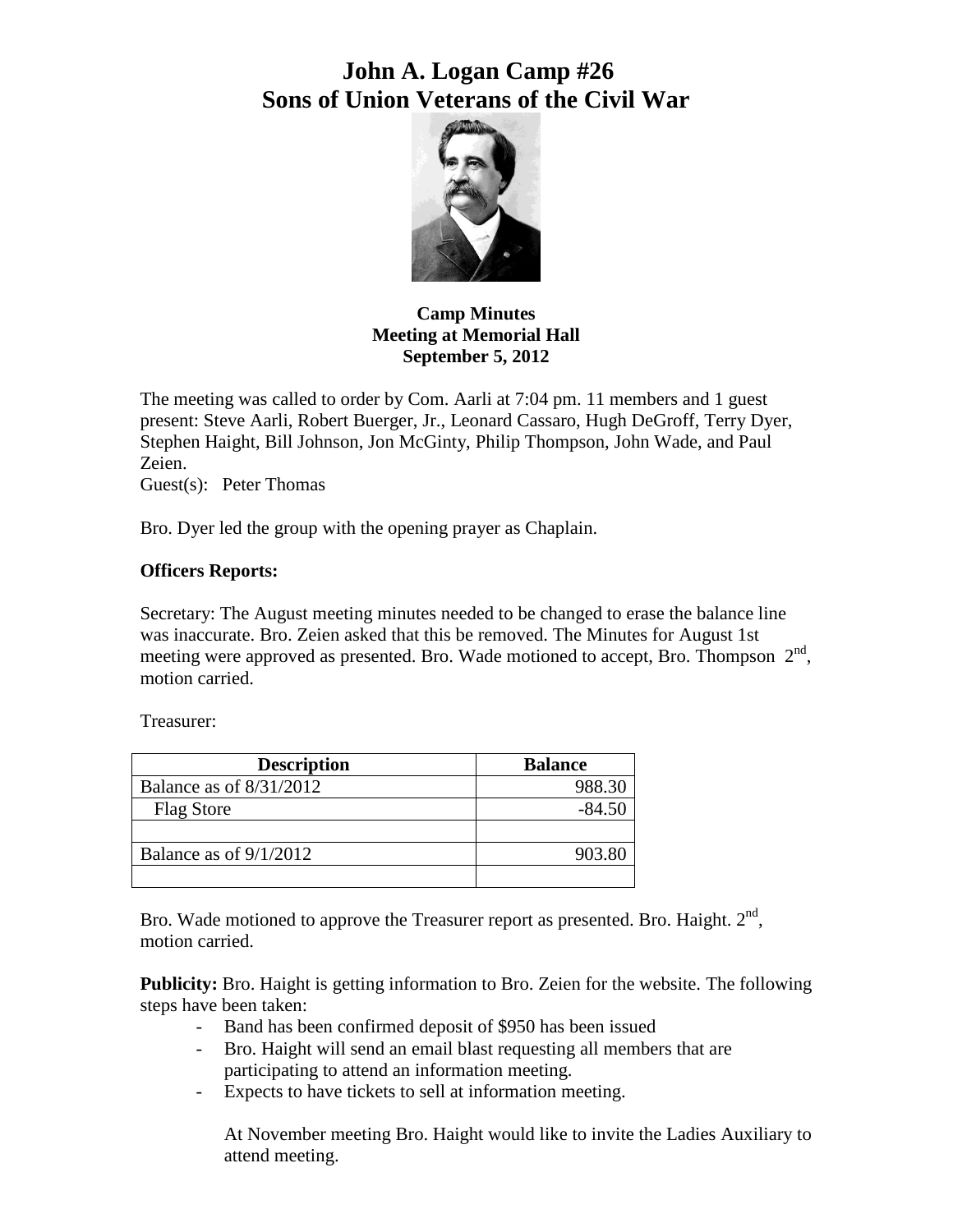## **John A. Logan Camp #26 Sons of Union Veterans of the Civil War**

Need articles to print in the patriot newsletter.

*Monument Project*. Thank you to Bro. Dyer, Comm. Aarli, and Bro. Johnson for finishing the Lena cannon. The cannon was stripped and primed on 8/25.

**Communications:** Comm. Aarli announced location of the Department Encampment, Schiappa's Italian Rest. O'Fallen IL.

**Old Business:** PDC Dyer gave invoice to Greenwood Cemetery Director, check has been written then Greenwood will get the check to the Flagstore.

*Technology:* Bro. Zeien clarified for the membership that he is watching server space and will not post all items to the website.

Comm. Aarli reported on his medical condition which is improving every day he will still be off of work for approximately another 4 weeks.

Comm. Aarli reported that Bro. Jim Lyons mother passed away.

Comm. Aarli reported that Bro. Cronau had a death in the family as well. We need to keep all brothers and families in our prayers.

Camp Picnic with Dutton Camp will be held 9/16 at the Kirkland Lions Park from 1-4 pm. Bro. Dyer requested that the camp provide the \$100 up-front fee for the reservation. Bro. Thompson motioned to provide the \$100, Bro. Haight  $2<sup>nd</sup>$  Motion Carried.

Bro. McGinty motioned to pay Comm. Aarli \$45 for paint supplies he purchased. Bro. Haight 2<sup>nd</sup>. Motion Carried.

PDC Dyer presented to the membership a proposal for \$122.20 to cover the expenses of a flagpole, topper cord, topper for the City of Rockford flag. Bro. McGinty motioned to approve the \$122.20, Bro. Thompson 2<sup>nd</sup>. Motion Carried.

Bro. Johnson motioned to plan the Lena Cannon dedication for November  $3<sup>rd</sup>$ . Bro. Thompson  $2<sup>nd</sup>$ . Motion Carried. October meeting will be a planning meeting for the dedication.

PCC Zeien, Bro. Thompson, and Bro. Eisele has been appointed to the nominating committee for 2013 camp officers.

Significant discussion was held in regard to the situation at the department with Department Commander Dermint. The department council has met and will be asking the CinC to remove him from office due to not performing his duties as DC. CC Switzer will be acting as interim DC. The camp seemed to be in favor of this move.

*Recognition*. No Report.